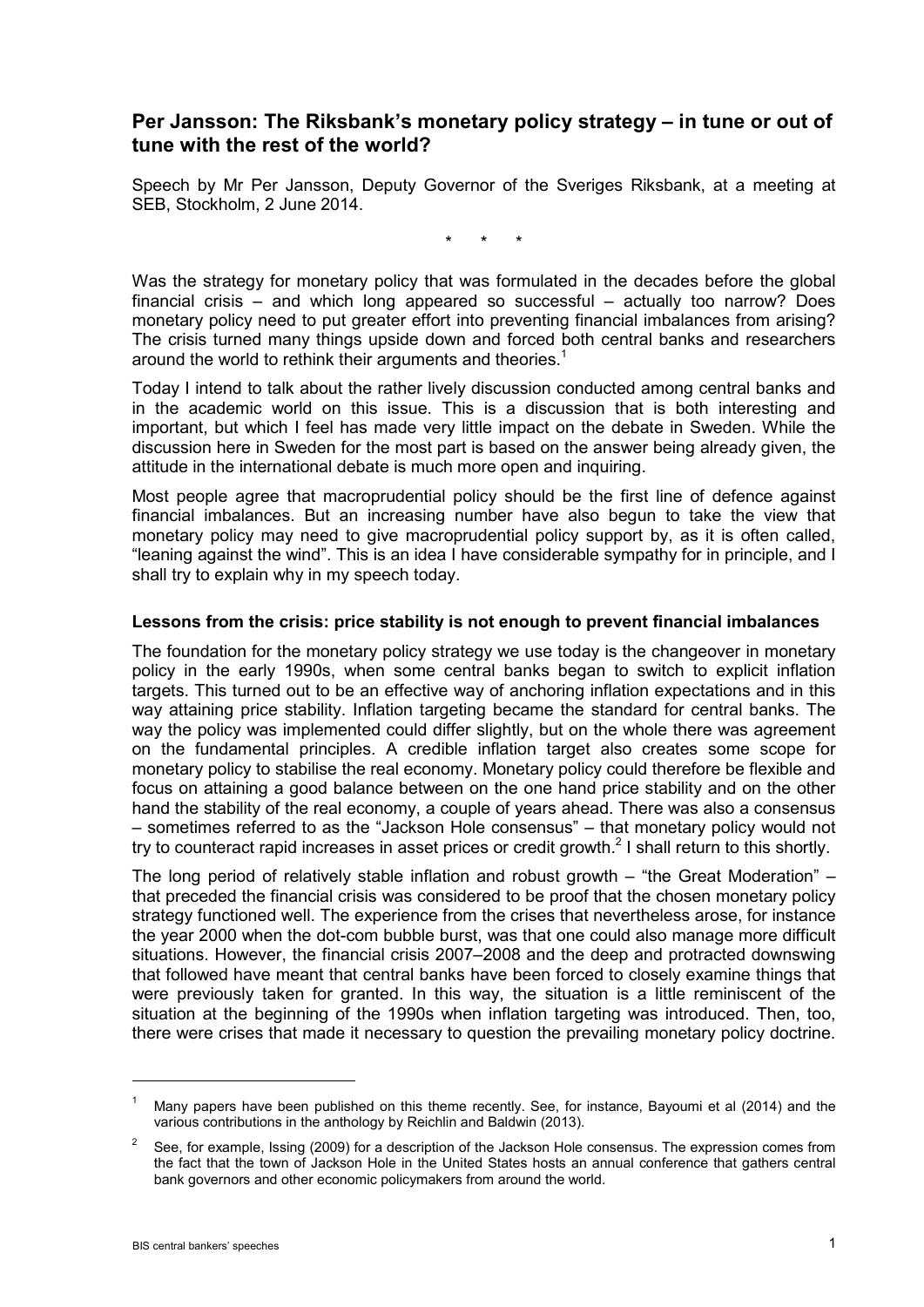And then, too, it was the central banks that  $-$  of necessity  $-$  took the first steps and adjusted their strategies and practical policy before there was any real consensus from academic research to lean on.

One of the fundamental economic policy insights from the period of "the Great Moderation" and the crisis years after this is that low and stable inflation, combined with robust growth, without any direct signs of overheating, is no guarantee that the financial side of the economy will be problem-free. In brief: price stability is not sufficient to prevent financial imbalances.<sup>3</sup> One lesson learnt from this is that the economic policy toolbox needs to be extended. In addition to the tools already available for fiscal policy, monetary policy and the supervision of individual financial institutions, new tools are needed and old tools may require modification to be more usable in counteracting the type of financial imbalances that contributed to the crisis. There is broad agreement on this. And in recent years there has been intensive work around the world on defining and implementing this so-called macroprudential policy.

### **Does monetary policy also need to give greater consideration to financial imbalances?**

However, the insight that price stability does not prevent financial imbalances from arising has also raised a question of principle in central banks. Has the focus on price stability, which has been the basis for monetary policy, been too narrow? Financial imbalances can aggravate economic downswings with severely negative effects on unemployment and economic growth. If it gets really bad, the imbalances may even result in a financial crisis. Should monetary policy therefore put greater effort than before into preventing financial balances from building up?

Even before the crisis, there was of course an insight that financial imbalances entail risks for macroeconomic developments and for financial stability. Maintaining financial stability has traditionally been one of the central bank's main tasks, in addition to maintaining price stability. And analysing financial risks has been an important part of this work. But in the standard framework, financial risks and other financial stability aspects could, and even should, on the whole be kept separate from the monetary policy deliberations – at least over and above the impact that these factors have on the inflation forecast and economic outlook for the coming years.<sup>4</sup>

There were of course arguments in favour of monetary policy explicitly taking financial risks into account.<sup>5</sup> These discussions most often concerned "bubbles" on the asset markets and whether monetary policy should counteract their build-up – "leaning monetary policy against the wind" as it came to be called. However, the consensus among both practicians in central banks and academics was that this is difficult and that in practice it can do more harm than good. Better then to wait and to use monetary policy to stimulate the economy once the bubbles had burst – to "clean up afterwards" instead. However, the financial crisis showed that the effects of financial imbalances and, in some cases, financial instability could be enormous and that the "cleaning up" could require massive and prolonged efforts from economic policy. The earlier consensus has thus been increasingly brought into question.

<sup>3</sup> Perhaps a more commonly-used concept in this context is financial *stability*. However, I consider it more appropriate to talk about financial *imbalances*. Problems with financial stability are often associated with shocks to the credit supply and with banks defaulting. Financial imbalances can in a worst case scenario lead to this type of situation, but they can also cause major problems for the economy without creating financial instability. One example is that households find they have borrowed too much and thus reduce their consumption over a long period of time to adjust their balance sheets. This can lead to widespread problems of macroinstability in the form of a very deep and prolonged recession.

<sup>&</sup>lt;sup>4</sup> See, for example, Bernanke and Gertler (1999, 2001) and Greenspan (2002).

<sup>5</sup> See, for example, Blanchard (2000) and Borio and White (2003).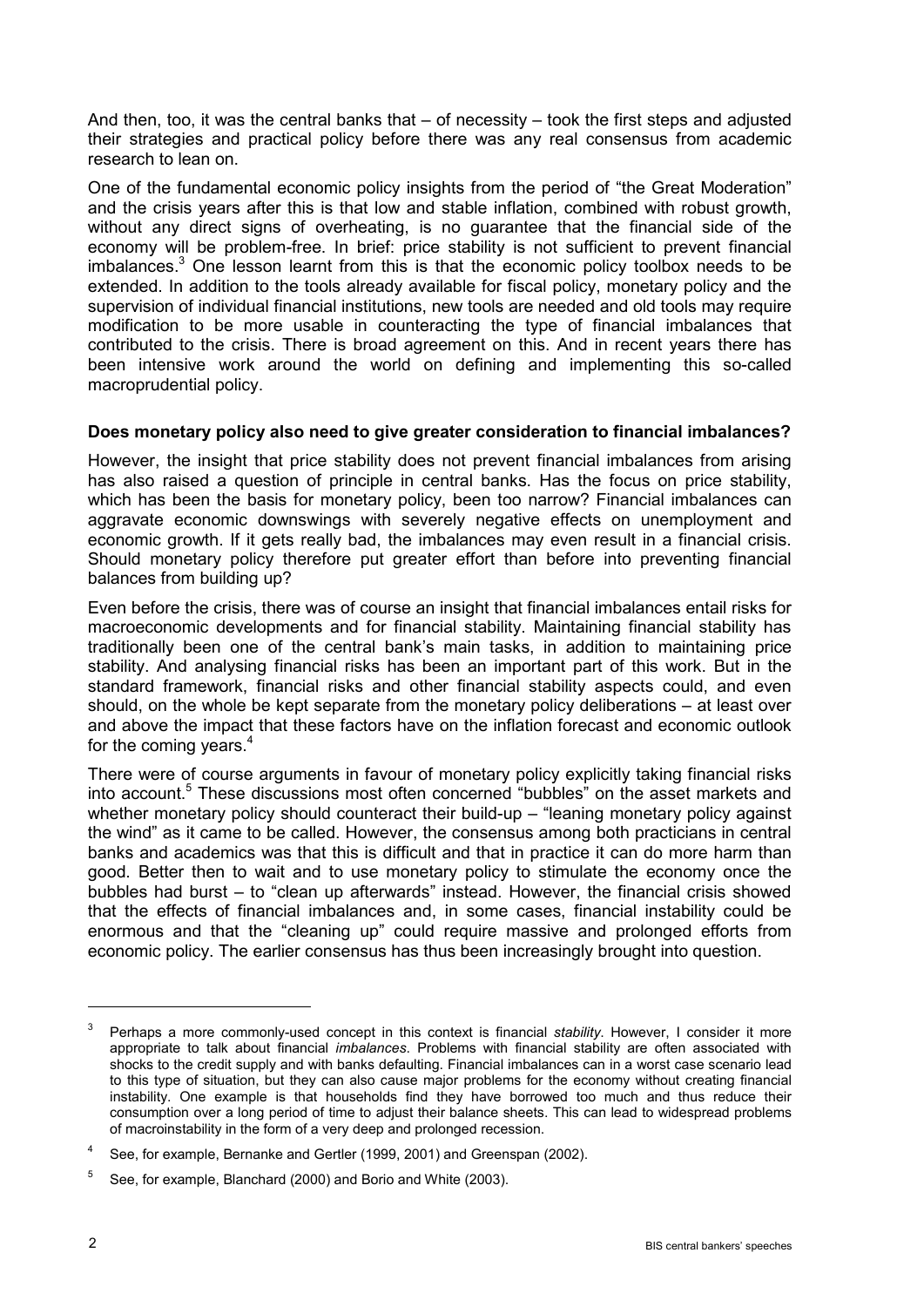An excellent status report on this debate can be read in a jubilee issue of the Riksbank's Economic Review, published in November last year. It is a paper by Frank Smets, adviser to the President of the European Central Bank, which he also presented at a conference organised by the Riksbank last summer. $6$  Mr Smets argues that after the crisis one can discern three different views with regard to the question of to what extent monetary policy should deal with financial imbalances.

### *"Modified Jackson-Hole consensus"*

The first view is in principle based on the same monetary policy strategy as I have described earlier and called the standard prior to the crisis, but with a few small additions. Smets calls this view a "modified Jackson-Hole consensus". According to this view, there is indeed a need to prevent financial imbalances, that is, it is not enough to wait until afterwards and deal with the problems caused by the imbalances. But the preventive work should be entirely done by macroprudential policy, while monetary policy should have the same role as before.<sup>7</sup> The monetary policy strategy as such thus does not need to be changed very much.

The most common argument in favour of this view, according to Smets, is that monetary policy is a blunt instrument and has limited effects on the financial risks one wishes to counteract. The macroprudential policy tools, on the other hand, are regarded as much more effective for this purpose. The interaction between macroprudential policy and monetary policy can thus be kept to a minimum, and it is perfectly simple to keep the objectives and tools separate from one another.

# *"Leaning against the wind vindicated"*

Characteristic of the second view is that one is more doubtful that macroprudential policy will always manage to prevent financial imbalances on its own. It could, for instance, be because the macroprudential policy tools are not as effective in practice as many people believe and hope. If this were the case, macroprudential policy would need support. And despite the central bank's policy rate not being an ideal tool in this context, it may nevertheless play a useful role, together with macroprudential policy, when it comes to preventing imbalances. Leaning against the wind is therefore vindicated – an expression Smets uses as an overall term for this view. Preventing financial imbalances should thus be included in the tasks of monetary policy, in addition to price stability. This means that the central banks have more deliberations to make and that monetary policy becomes more complicated than it was prior to the crisis. But it is nevertheless not a completely different framework. $8$ 

#### *"Financial stability is price stability"*

The third view goes even further. According to this, the objectives of financial stability and price stability are so closely linked that they cannot really be separated – financial stability *is*  price stability, to use Smets' expression.<sup>9</sup> It is therefore not appropriate to separate monetary policy and macroprudential policy. Traditional monetary policy can also be regarded as stabilising the financial system in the sense that it oils the wheels of the monetary transmission mechanism and counteracts financial markets that are functioning poorly. Taken to an extreme, this view probably means that the standard monetary policy strategy would need to change on a more fundamental level.

 $6$  Smets (2013).

 $7$  One example of this view is Svensson (2012).

See Woodford (2012) for an example of this view.

<sup>&</sup>lt;sup>9</sup> Smets takes the so-called I Theory of Money as an example of this view. See, for instance, Brunnermeier and Sannikov (2013).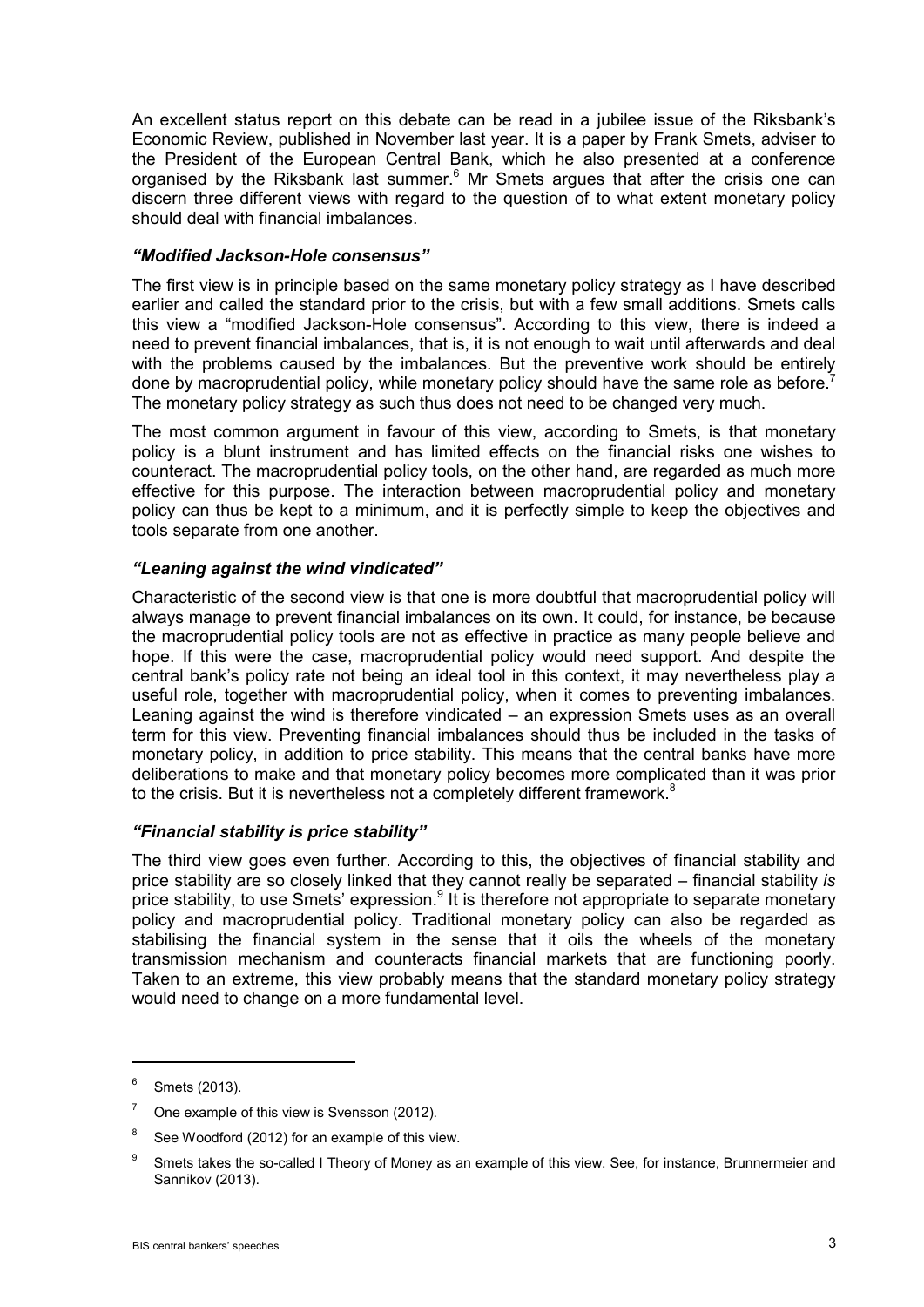I think that the division into these three main views provides a good reflection of the current debate. But there are of course no sharp dividing lines between them, rather the dividing lines are relatively fluid. And where one finds oneself on the scale ultimately depends on which argument or arguments one allocates the greatest significance. It will probably come as no surprise to those of you who follow the monetary policy debate in Sweden that I myself have great sympathy for the principle that monetary policy needs to support macroprudential policy. I would therefore place myself fairly close to the second view in Smets' description. So what has led me to this view? Allow me to begin by giving my interpretation of what a monetary policy that leans against the wind entails.

### **What does it mean that monetary policy leans against the wind?**

There are different ways of illustrating how and why financial imbalances and risks should be included in the monetary policy deliberations. Essentially it is a question of avoiding scenarios where the imbalances will lead to very negative effects on GDP, unemployment and inflation. So in principle it is a question, as usual in monetary policy, of stabilising inflation and the real economy.

# *An outline: trade-off between target fulfilment in the short and long term*

Last year the Riksbank published an article with an outline for how financial imbalances can be included in the monetary policy deliberations.<sup>10</sup> The point of departure was that a central bank now needs to have a more long-run focus than was traditionally the case. The reasoning leads to the conclusion that monetary policy should be regarded as a trade-off between target attainment in the coming years, that is, the period for which central banks normally make forecasts, and target attainment in the longer run, beyond the forecast horizon.<sup>11</sup> The idea is that a monetary policy that solely focuses on target attainment a couple of years ahead could miss the fact that financial imbalances are building up, which risk leading to very poor macroeconomic outcomes in the longer run. So according to this outline, central banks need to balance target attainment in the shorter run against target attainment in the longer run.<sup>12</sup>

# *Inflation target still the foundation, but may take longer to attain*

The first important thing to note is that this trade-off does not mean throwing away the inflation target. Attaining the inflation target thus remains the foundation for monetary policy.<sup>13</sup> However, one consequence of conducting a policy that tries to counteract financial

<sup>&</sup>lt;sup>10</sup> Sveriges Riksbank (2013).

<sup>11</sup> Mervyn King, the former governor of the Bank of England, has used a closely-related means of illustrating why monetary policy should give consideration to financial imbalances, where he instead uses the so-called Taylor curve – a curve that illustrates a central bank's trade-off between stabilising inflation around an inflation target and stabilising the real economy (GDP, unemployment, employment and so on) around a long-run sustainable level. See King (2012).

 $12$  This reasoning is thus based on the notion that risks linked to financial imbalances can be taken into consideration in monetary policy by incorporating their effects in the longer-run forecasts for inflation and the real economy (for instance, measured in terms of GDP). There are also arguments in favour of the central bank having the stabilisation of financial imbalances as an explicit objective for monetary policy. The financial frictions that give rise to the imbalances could, for instance, entail welfare costs for society, over and above the effects on inflation and GDP, which the central bank may have reason to counteract directly, see for instance, Cúrdia and Woodford (2009). Monetary policy would then have three factors to weigh against one another: stabilisation of inflation around the target, stabilisation of GDP around a sustainable level and stabilisation of some relevant measure of financial imbalances. Regardless of the theoretical argument, this way of including financial imbalances in the deliberations could have practical benefits, for instance by reducing the need to incorporate the risks in the forecasts for inflation and GDP. There could therefore be a point to following both these lines in the internal analyses.

<sup>13</sup> Woodford (2012) illustrates this in a formal model analysis.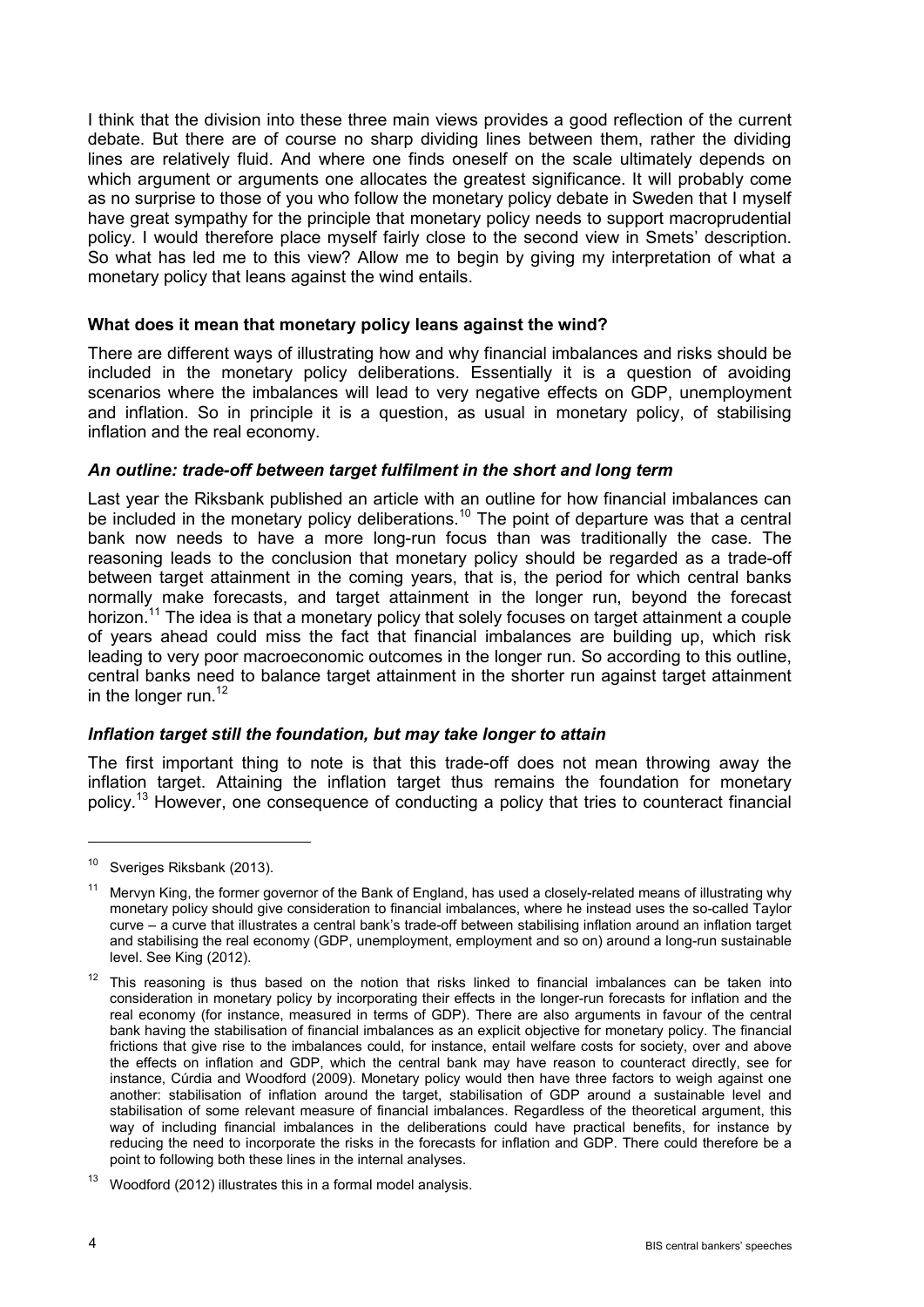imbalances – that leans against the wind – could be that it takes *longer* for inflation to attain the target than it would have if the central bank had not included financial imbalances in its deliberations. Although this policy can be justified in ensuring a good development in the longer-run perspective, in practice there are of course limits as to how much and for how long inflation can be allowed to deviate from the target. This has been a very important point in my own monetary policy deliberations and I will return to this at the end of my speech.

### *The dividing line in the debate: how effective are the respective policy areas?*

Another important thing to note is that a monetary policy that leans against the wind is not intended to *replace* macroprudential policy measures. This could of course be necessary if there is no macroprudential policy in place or during a period when macroprudential policy is being organised. But once it is in place, macroprudential policy shall be the first line of defence against financial imbalances. This is definitely my opinion and as far as I can see it is shared by most of those participating in the debate, that is, even those who think that monetary policy should be able to lean against the wind.

The dividing line is instead at the question of whether monetary policy may need to *support*  macroprudential policy to counteract imbalances.<sup>14</sup> Which side of the line you end up on depends on what you believe about the effectiveness of the tools for macroprudential policy and monetary policy respectively. How well do they counteract specific imbalances and what consequences do they have for the rest of the economy?

If one believes that the instruments available to macroprudential policy can effectively keep the imbalances in check, and that monetary policy is too blunt an instrument and mostly affects the rest of the economy – well, then one probably ends up in the "Modified Jackson-Hole-consensus", to return to Smets. On the other hand, if one is more uncertain about the effectiveness of the macroprudential instruments and believes that monetary policy nevertheless has some sting, then there is a greater probability that one will have the view that monetary policy may need to lean against the wind. If one is very uncertain about the effects of both policy areas, one probably also prefers monetary policy to be used parallel to macroprudential policy, at least until more is known about the effects.

# **Monetary policy may need to support macroprudential policy**

Those who are sceptical about a monetary policy that leans against the wind often state, as I mentioned earlier, that the policy rate is a blunt and ineffective instrument in counteracting financial imbalances. But even if this were the case, it would not automatically lead to the conclusion that macroprudential tools are significantly more effective. Some of the tools are new, some have been around for a while but used partly for other purposes. The practical experiences gained so far are thus fairly limited and it is difficult to draw any conclusions from them. It is therefore natural that a number of questions should be raised as to how effective macroprudential policy will be in practice and whether it may need support from monetary policy.<sup>15</sup>

#### *Uncomfortable measures may be difficult to implement*

One question concerns their feasibility – will measures be taken in time, or even at all? Some of the macroprudential policy measures have a direct impact on households' finances, similar to fiscal policy measures. They can be perceived to create relatively major changes in the

<sup>14</sup> As Narayana Kocherlakota, the President of the US Federal Reserve Bank of Minneapolis, has put it, monetary policy needs to deal with the "residual risk" that remains. See Kocherlakota (2013, 2014).

<sup>&</sup>lt;sup>15</sup> Critical discussions on the effectiveness of macroprudential policy tools and the implications for monetary policy can be found, for instance, in White (2009, 2013), Mishkin (2011), Borio (2011a), Blanchard, Dell'Ariccia and Mauro (2013), IMF (2013) and Davies (2014).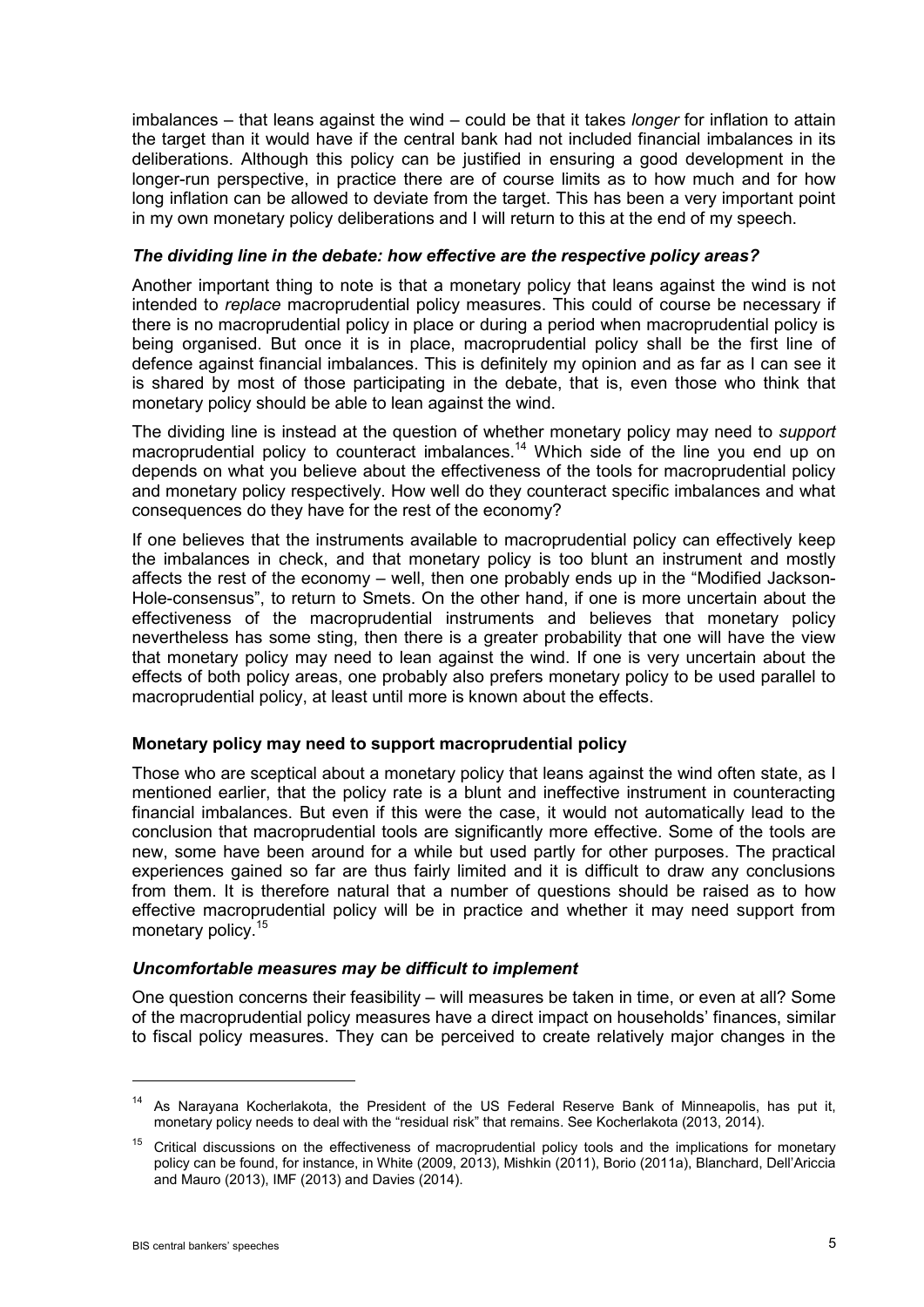economic playing-field and thus risk obtaining little acceptance from households, which could make it difficult to implement such measures. In addition, imbalances risk being aggravated in economic upswings, which means that some measures need to be implemented in situations where there is probably a general resistance to them – what is usually compared to "taking away the punchbowl just as the party gets going". <sup>16</sup> Thus, the measures may also be politically difficult to implement in some cases. The extent to which this affects macroprudential policy in practice will of course depend on the institutional set-up chosen.

# *Difficult target to define and assess*

The inherent difficulty in defining concrete targets for macroprudential policy may affect the ability to implement various measures. A common formulation for the objective of macroprudential policy is "to counteract risks to the financial system as a whole", or something similar. Regardless of the exact formulation, it is difficult to specify what the target actually entails in practice. When has it been attained? Let us say that macroprudential measures are implemented over a couple of years and that no problems arise in the financial system. Have the measures then been justified or unnecessary? The only thing the general public can observe is a lack of problems, and there could thus be a risk that the need for macroprudential measures is questioned.<sup>17</sup>

# *Measures could be circumvented*

It could also prove difficult to design a system for macroprudential policy that functions efficiently enough, and which inventive market participants are not able to circumvent. In this situation, monetary policy may need to support macroprudential policy. The policy rate is a blunt instrument in counteracting financial imbalances, as it has a broad impact on the economy. But at the same time, it can be a strength compared with macroprudential tools exactly because it is difficult *not* to be affected by a policy rate increase – monetary policy "gets in all of the cracks", to use an expression minted by Jeremy Stein, previously on the Federal Reserve Board of Governors.<sup>18</sup>

# *Low interest rates over a long time can contribute to imbalances*

Macroprudential policy may also need support if monetary policy is actually a contributory factor to the imbalances the macroprudential policy is trying to counteract. This is an argument that has arisen both with regard to "the Great Moderation" and the origins of the financial crisis, and to the period that followed. If monetary policy is very expansionary over a long period of time, it may contribute, despite being justified with regard to the prevailing economic situation, to the build-up of imbalances on the financial side of the economy – for instance, the formation of distorted expectations of how high interest rates will be in the future and of how the housing market will develop, and so on. In this type of environment monetary policy may need to support macroprudential policy, by contributing less to such imbalances building up in the first place.

<sup>18</sup> Stein (2013).

 $16$  Goodhart (2013) argues that so-called countercyclical measures will need to be introduced at a time when they are likely to be opposed by many politicians, most borrowers and lenders, and many, probably most, commentators in the Press. He also doubts that the measures will be implemented with sufficient vigour and aggression to have any mitigating effect, as they would be operating against the prevailing trend of the financial market.

 $17$  This objection of course applies to all policy areas trying to counteract financial risks, including a monetary policy that leans against the wind. But while this objection is often made against monetary policy, it has so far only been discussed to a minor extent with regard to macroprudential policy.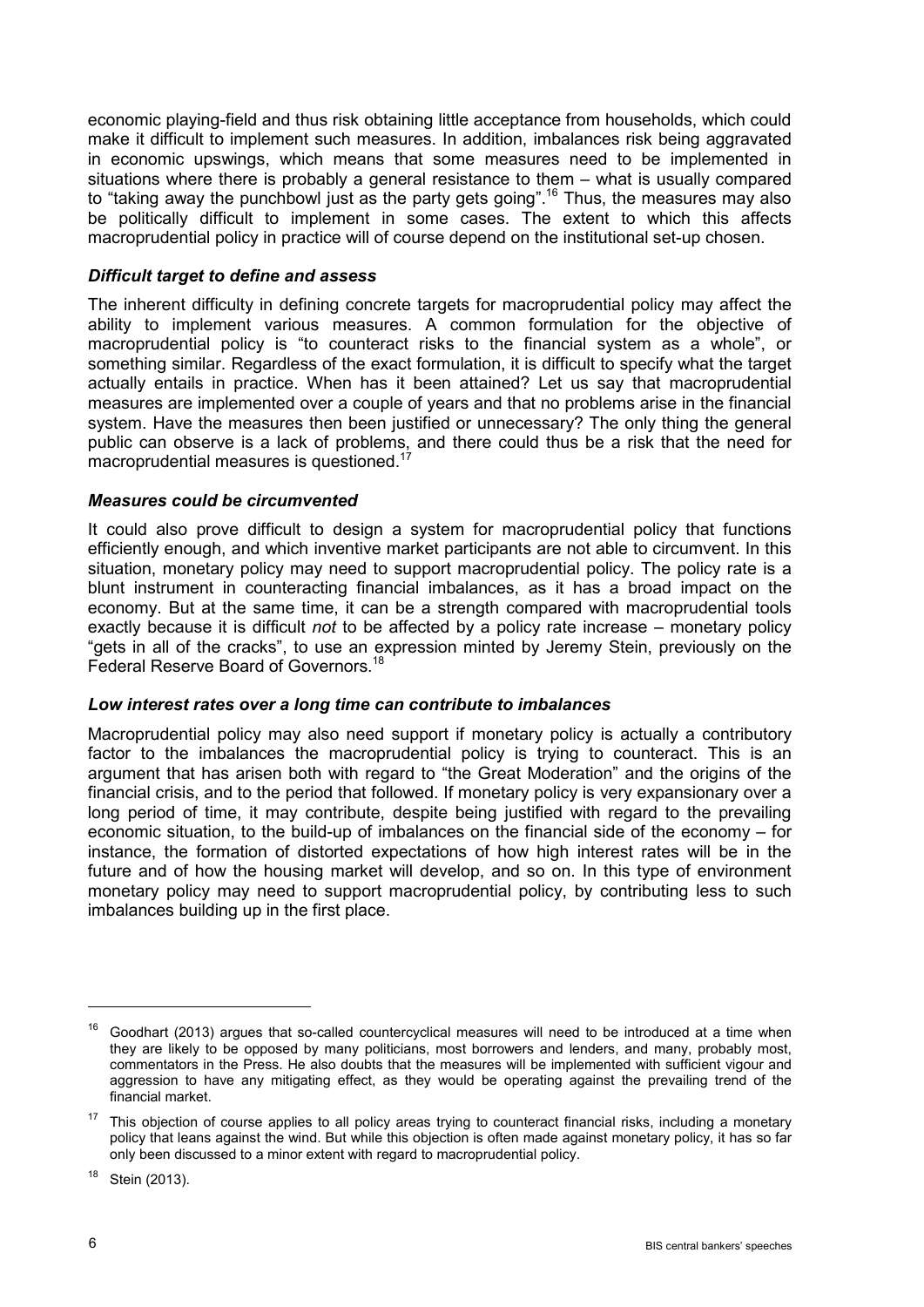### **Little acceptance for this view in the Swedish debate**

To summarise: in my view, macroprudential policy should be the first line of defence against financial imbalances.<sup>19</sup> But it is possible, and even quite probable, that in some situations it may need support from monetary policy. And there is thus, at least as I understand it, good reason to extend the strategy for monetary policy and allow greater consideration to be given to financial imbalances than was the case prior to the financial crisis.

One of the main arguments against this view in the Swedish debate is that monetary policy in practice has little effect on the risks linked to financial imbalances. So the gain in leaning monetary policy against the wind is small in relation to the relatively large costs of such a policy in terms of inflation undershooting the target and negative effects on the real economy. Ultimately, the size of the gains and the costs is an empirical question, as is the question about the effectiveness of macroprudential policy. But judging by the debate in Sweden, both of these questions appear to have been decided already, and it would appear that the only correct point of view is a modified Jackson-Hole consensus, to return to Smets.

My impression is that the debate in Sweden has to a large extent been coloured by the few existing quantifications of the costs of leaning against the wind and of the effects of monetary policy on the risks linked to household indebtedness. This is despite all of these quantifications being very uncertain. This uncertainty should also permeate the policy conclusions drawn from the quantifications.

Take, for instance, the estimates of the effects of monetary policy on indebtedness. One argument in the debate has been that the relationship between debt and interest rates is actually the opposite of what the Riksbank believes – in actual fact, both real debt and the debt ratio should *decline*, not increase, if the policy rate is cut.<sup>20</sup> Earlier this year, the Riksbank presented the results from an empirical study, which estimated the relationship between interest rates and indebtedness during the period 1995–2013 with the aid of a commonly-used empirical method. $21$  The estimates show the reverse, that there is clear support that both the debt ratio and real debt *increase* when the policy rate is cut, even if the effect is not so great.<sup>22</sup>

But it is also important to emphasise that these estimates are not the final word and that the effects of monetary policy may very well be greater. For instance, the effects have been calculated for a temporary change in the policy rate. A lasting change would have quite different and much greater effects.<sup>23</sup> One risk with holding the policy rate low over a long time is that it can distort households' expectations of future interest rates, so that they act as though it were a lasting change in interest rates. Also, the empirical method used does not capture specific circumstances, such as the fact that the Riksbank has conducted extensive communication to make households aware of the risks linked to high and growing

 $19$  Of course, the best thing is always to remedy the direct causes of the imbalances. In the specific Swedish case, with rapidly-rising housing prices and credit growth, it is a question of remedying the fundamental structural problems on the demand side and, perhaps most of all, the supply side of the housing market. This is quite essential to achieve a lasting solution, but it is beyond the theme of this speech. See also Jansson (2013).

<sup>&</sup>lt;sup>20</sup> See, for instance, Svensson (2013).

<sup>&</sup>lt;sup>21</sup> Sveriges Riksbank (2014).

 $22$  It has been claimed in the debate that the calculated effect is not statistically significant from a classical statistical perspective. However, the calculations were made using a so-called Bayesian method and it is therefore misleading to use a classical approach to test the hypothesis that the effect is positive. Moreover, it is important to note that here we are talking about a *systematic* relationship. Of course, one cannot rule out the possibility that under special circumstances the debt ratio or real debt might decline when the policy rate is cut. But it appears very improbable that this is the case on average.

 $23$  See, for instance, Sveriges Riksbank (2014) and Alsterlind et al (2013).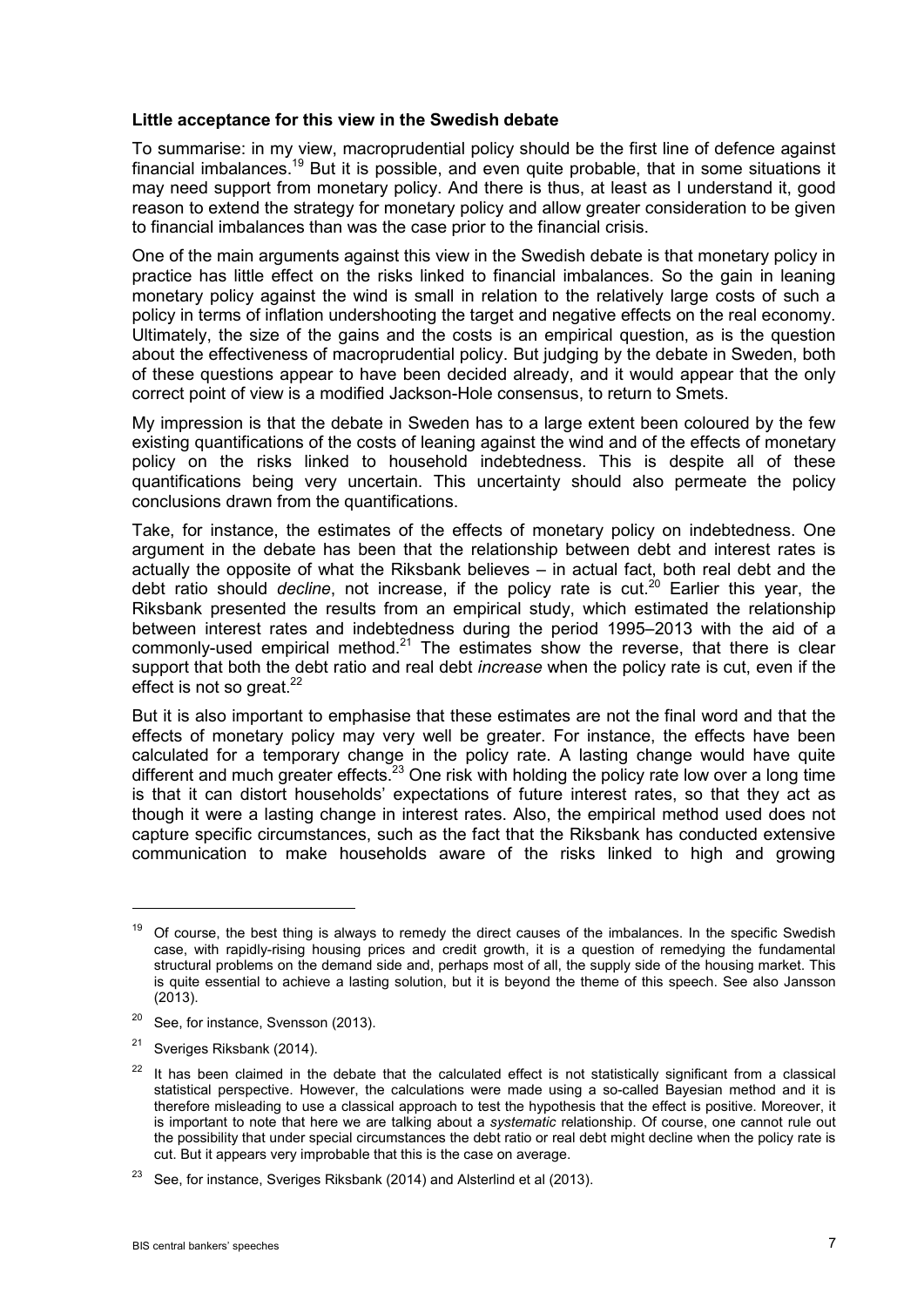indebtedness. This type of communication could in itself affect households' behaviour on top of the effects of the actual interest-rate policy.

# **Greater openness for a change in monetary policy strategy abroad**

While in Sweden one seems to assume that the answers are given, the attitude in the international debate is less "dead certain", at least this is my experience from meetings and conferences and from the discussions pursued on economic blogs and in academic research. Although no clear majority has emerged in favour of any of Smets' views, my impression is nevertheless that many economists who study monetary policy issues have increasingly moved toward the view that a monetary policy that leans against the wind may be justified. Smets himself, for instance, reaches this conclusion and economists at policyoriented institutions such as the IMF, the OECD and the Bank for International Settlements (BIS) have also expressed support for this point of view. $^{24}$ 

The argument in favour of monetary policy possibly needing to counteract financial imbalances has also made an impact on other central banks. Unsurprisingly, the most obvious examples of this can be found in countries struggling with roughly the same problems with indebtedness and the housing market that we have in Sweden. The exact formulations differ somewhat of course, but there are clear similarities.

For instance, Norges Bank (2012) writes: "At the same time, interest rate setting should be robust and counter the buildup of financial imbalances in the economy." The Reserve Bank of New Zealand (2012) has the following wording: "In addition, the PTA's [Policy Targets Agreement] stronger focus on financial stability makes it clearer that it may be appropriate to use monetary policy to lean against the build-up of financial imbalances, if the Reserve Bank believes this could prevent a sharper economic cycle in the future." The Bank of Canada (2012) makes it clear that these deliberations can imply that it takes longer for inflation to attain the target: "[A] tighter monetary policy that keeps inflation below target longer than usual could help to prevent excessive borrowing and a broader buildup of financial imbalances." 25

In countries where the housing market collapsed in connection with the financial crisis, and where housing prices have already fallen heavily, the deliberations have of course been somewhat different. There, the monetary policy discussion has mainly concerned ways to stimulate the economy and get out of the deep recession. But the idea that monetary policy may need to be used in support of macroprudential policy and contribute to preventing new imbalances arising on financial markets is nevertheless a question that is climbing higher up the agenda in these countries, too, as the economy and the housing market recover.<sup>26</sup> A clear example is the United Kingdom, where the most recent remit for the Bank of England's Monetary Policy Committee (MPC) states that circumstances may arise in which the MPC

<sup>&</sup>lt;sup>24</sup> One recent example is Lagarde (2014): "But where macroprudential policies fall short, monetary policy will have a larger role than in the past to maintain financial stability." Other examples include White (2009), OECD (2010), Caruana (2010), Borio (2011b), IMF (2013), BIS (2013), Bayoumi and Habermeier (2014). See also Mishkin (2011) and the Committee on International Economic Policy Reform (2011).

 $25$  It should be noted that the central banks in these countries have not necessarily made the assessment that there was motivation for leaning monetary policy against the wind *in practice*. The point is that they consider such deliberations as important to include in monetary policy as a question of principle.

 $26$  Examples in the US Federal Reserve are Hoenig (2010), Bernanke (2011), Kocherlakota (2013) and Stein (2014). Within the ECB it has been noted that the strategy of a so-called "second pillar" that focuses on developments in monetary aggregates implicitly contains an element of leaning against the wind. See ECB (2010) and Stark (2010).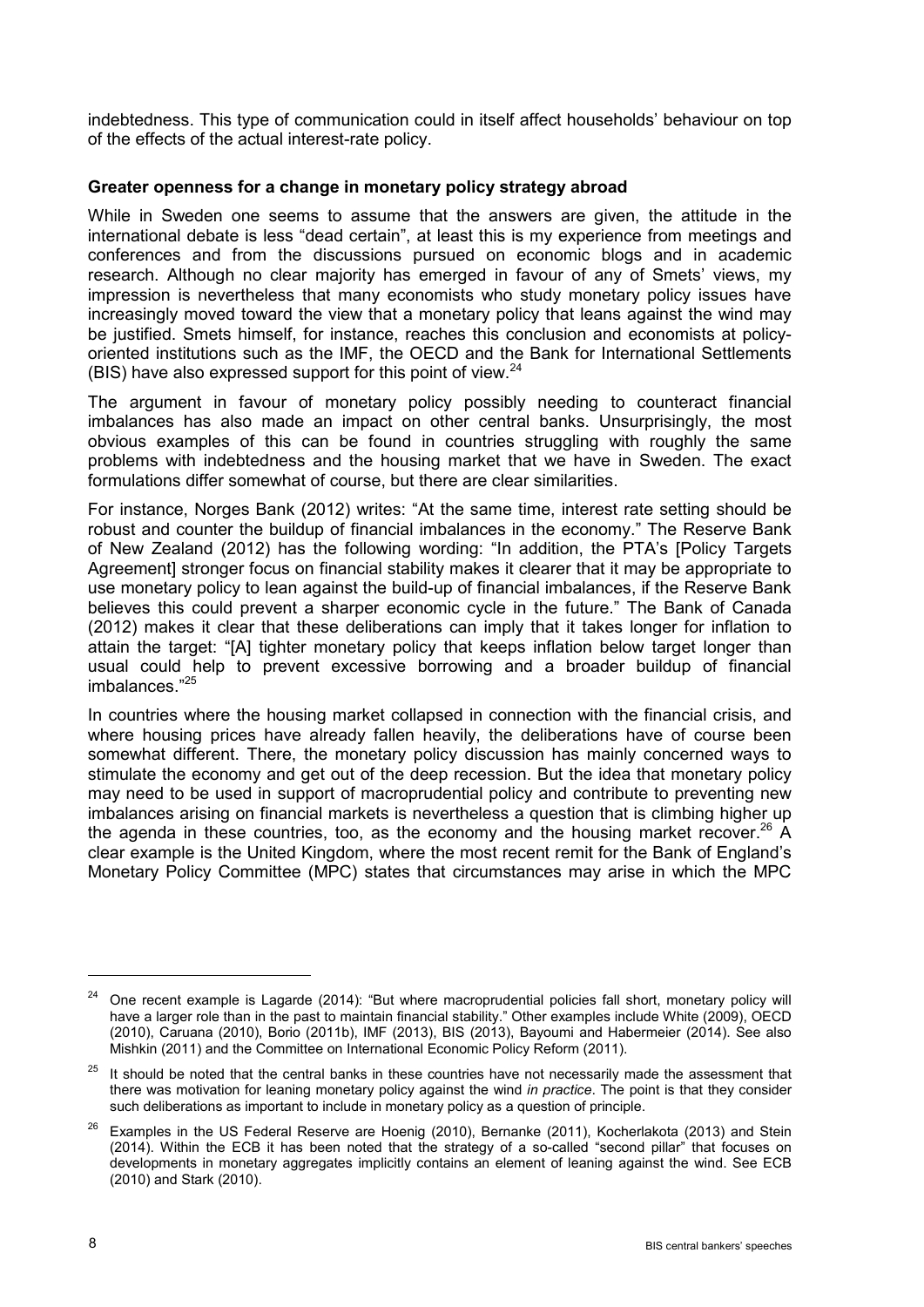may choose to temporarily deviate from the inflation target to support the target of the committee with responsibility for macroprudential supervision.<sup>27</sup>

#### **Riksbank's strategy well in line with international debate**

Let me conclude by returning to the question in the title of my speech today. Is the Riksbank's monetary policy strategy in tune or out of tune with the rest of the world? Right now there is an international debate on potential changes in the strategy for monetary policy that was common prior to the crisis. One of the most central questions is whether monetary policy should give greater consideration to financial imbalances. Most people agree that macroprudential policy should be the first line of defence. But an increasing number have also begun to take the view that monetary policy may need to provide support by leaning against the wind.

Given this, it is difficult to understand the critics who try to claim that the monetary policy the Riksbank has conducted in recent years is strange and our own invention. On the contrary, I would say that the Riksbank's monetary policy strategy has been well in line with the international debate. To be sure, this claim may seem strange to someone who has only followed the Swedish debate on monetary policy. And this worries me somewhat. It is not a good thing if the debate in Sweden is not as open and inquiring as the debate going on in the world around us.

For me, it is quite simply a question of which strategy provides the best conditions for the Swedish economy to develop in the best possible way. A policy that leans against the wind essentially entails avoiding imbalances leading to very negative effects on GDP, unemployment and inflation. This does not mean abandoning the inflation target – this is still the foundation of our monetary policy. But the result of such a policy could be that it takes longer for inflation to attain the target than it would have done otherwise. There are thus both gains and losses with such a policy, which need to be weighed against one another.

My own stance has always been guided by this deliberation. The recent low inflation outcomes have meant, for instance, that I have placed greater emphasis on the more shortterm outcome for inflation. At our most recent monetary policy meeting I said that my tolerance for further downward revisions of inflation prospects in the near term has now reached its lower bound and that I will not vote for a repo-rate increase until CPIF inflation picks up and rises above 1.5 per cent.

Does this mean that I am in effect contradicting myself? Not at all. What I have talked about today concerns *principles* for monetary policy – arguments that the strategy needs to be flexible and allow financial risks to be included in the monetary policy deliberations. But this does not mean that the monetary policy decisions will be self-evident. There are always several aspects to be taken into account and the question of which scale weighs the heaviest will depend on the specific situation at the time of each repo-rate decision. And the further inflation is from the target, and the longer it remains so, the greater the weight this scale will carry, despite the remaining risks linked to household indebtedness and the housing market.

<sup>&</sup>lt;sup>27</sup> HM Treasury (2014): "Circumstances may also arise in which attempts to keep inflation at the inflation target could exacerbate the development of imbalances that the Financial Policy Committee may judge to represent a potential risk to financial stability. The Financial Policy Committee's macroprudential tools are the first line of defence against such risks, but in these circumstances the [Monetary Policy] Committee may wish to allow inflation to deviate from the target temporarily, consistent with its need to have regard to the policy actions of the Financial Policy Committee."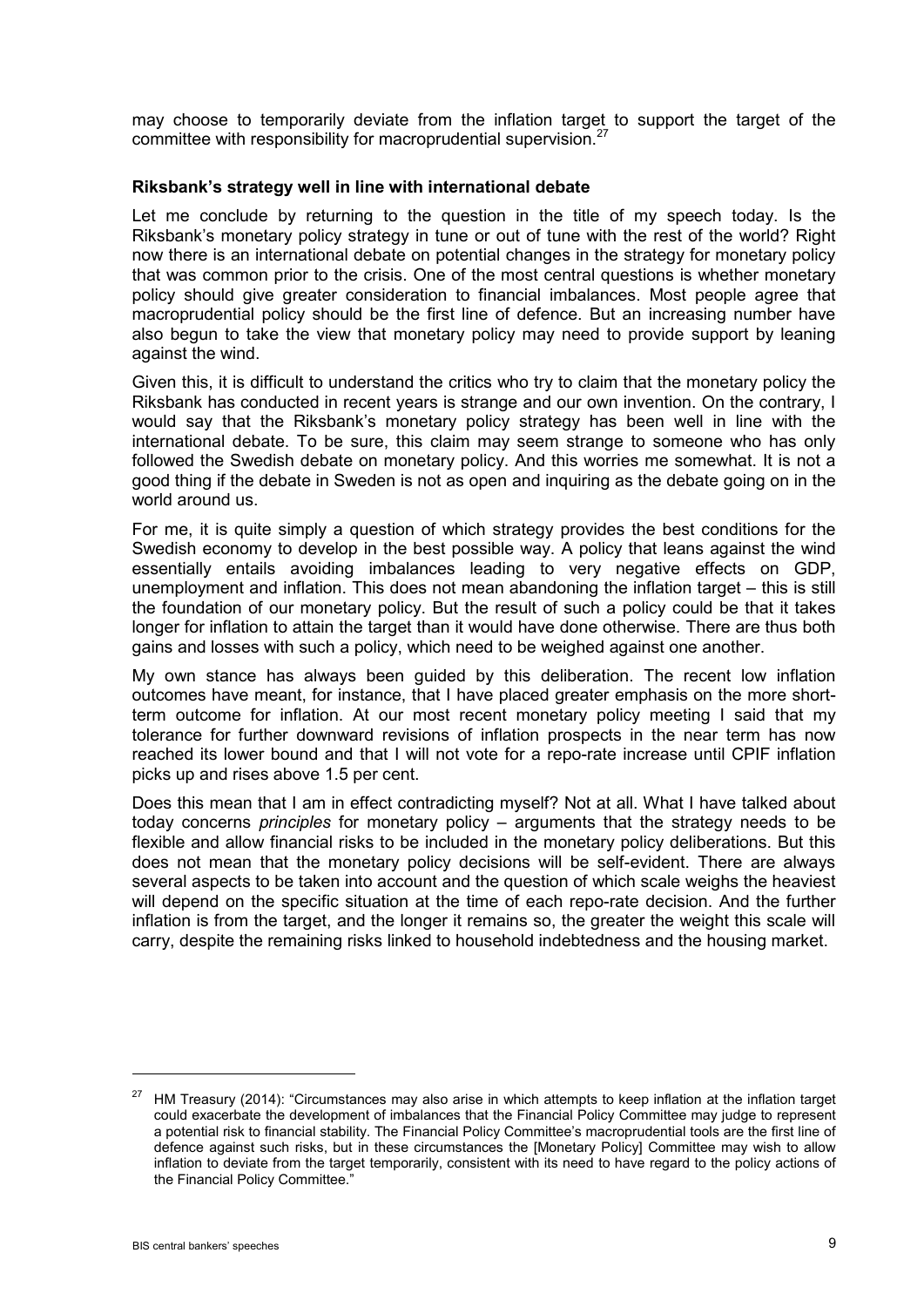### **References**

Alsterlind, Jan, Holmberg, Ulf, Jönsson, Kristian, Lagerwall, Björn and Winstrand, Jacob (2013), Risks to the macroeconomy and financial stability from the development of household debt and housing prices. *Memo 6 of the analysis group of the Council for Cooperation on Macroprudential Policy.* Sveriges Riksbank.

Bank of Canada (2012), Backgrounders – Monetary Policy.

Bayoumi, Tamim, Dell'Ariccia, Giovanni, Habermeier, Karl, Mancini-Griffoli, Tommaso, Valencia, Fabián and the IMF Staff Team (2014), Monetary Policy in the New Normal. IMF Staff Discussion Note 14/3, IMF.

Bayoumi, Tamim and Habermeier, Karl (2014), The Evolution of Monetary Policy: More Art and Less Science. Post on the IMF's blog iMFdirect, available at blog-imfdirect.imf.org.

Bernanke, Ben S. (2011), The Effects of the Great Recession on Central Bank Doctrine and Practice. Speech at the 56th Economic Conference, Federal Reserve Bank of Boston 18 October 2011. Board of Governors of the Federal Reserve System.

Bernanke, Ben S. and Gertler, Mark (1999), Monetary Policy and Asset Volatility. In *Economic Symposium Conference Proceedings: New Challenges for Monetary Policy*. Kansas City Federal Reserve Bank.

Bernanke, Ben S. and Gertler, Mark (2001), Should Central Banks Respond To Movements in Asset Prices? *American Economic Review Papers and Proceedings* 91, pp. 253–257.

BIS (2013), VI. Monetary policy at the crossroads, 83rd Annual Report, 1 April 2012–31 March 2013. Bank for International Settlements.

Blanchard, Olivier (2000), Bubbles, Liquidity Traps, and Monetary Policy. In Mikitani and Posen (eds) *Japan's Financial Crisis and its Parallels to the US Experience*, Special Report 13. Institute for International Economics.

Blanchard, Olivier, Dell'Ariccia, Giovanni and Mauro, Paolo (2013), Rethinking Macro Policy II: Getting Granular. IMF Staff Discussion Note 13/03. the IMF.

Borio, Claudio (2011a), Implementing a Macroprudential Framework: Blending Boldness and Realism. *Capitalism and Society* 6 (1).

Borio, Claudio (2011b), Central-banking post-crisis: What compass for uncharted waters? BIS Working Papers No 353. Bank for International Settlements.

Borio, Claudio and White, William (2003), Whither Monetary and Financial Stability? The Implications of Evolving Policy Regimes. In *Economic Symposium Conference Proceedings: Monetary Policy and Uncertainty: Adapting to a Changing Economy*. Kansas City Federal Reserve Bank.

Brunnermeier, Markus and Sannikov, Yuli (2013), Reviving "money and banking". In Reichlin and Baldwin (eds) *Is Inflation Targeting Dead? Central Banking After the Crisis*. Vox eBook. Centre for Economic Policy Research.

Caruana, Jaime (2010), Macroprudential policy: what have we learned and where are we going? Keynote speech at the Second Financial Stability Conference of the International Journal of Central Banking, Bank of Spain, 17 June 2010. Bank for International Settlements.

Committee on International Economic Policy and Reform (2011), *Rethinking Central Banking*. Brookings.

Cúrdia, Vasco and Woodford, Michael (2009), Credit Frictions and Optimal Monetary Policy. Working paper. Department of Economics, Columbia University.

Davies, Gavyn (2014), Macro pru is no panacea. Post on the Financial Times blog on 11 May. Available at [www.ft.com.](http://www.ft.com/home/uk)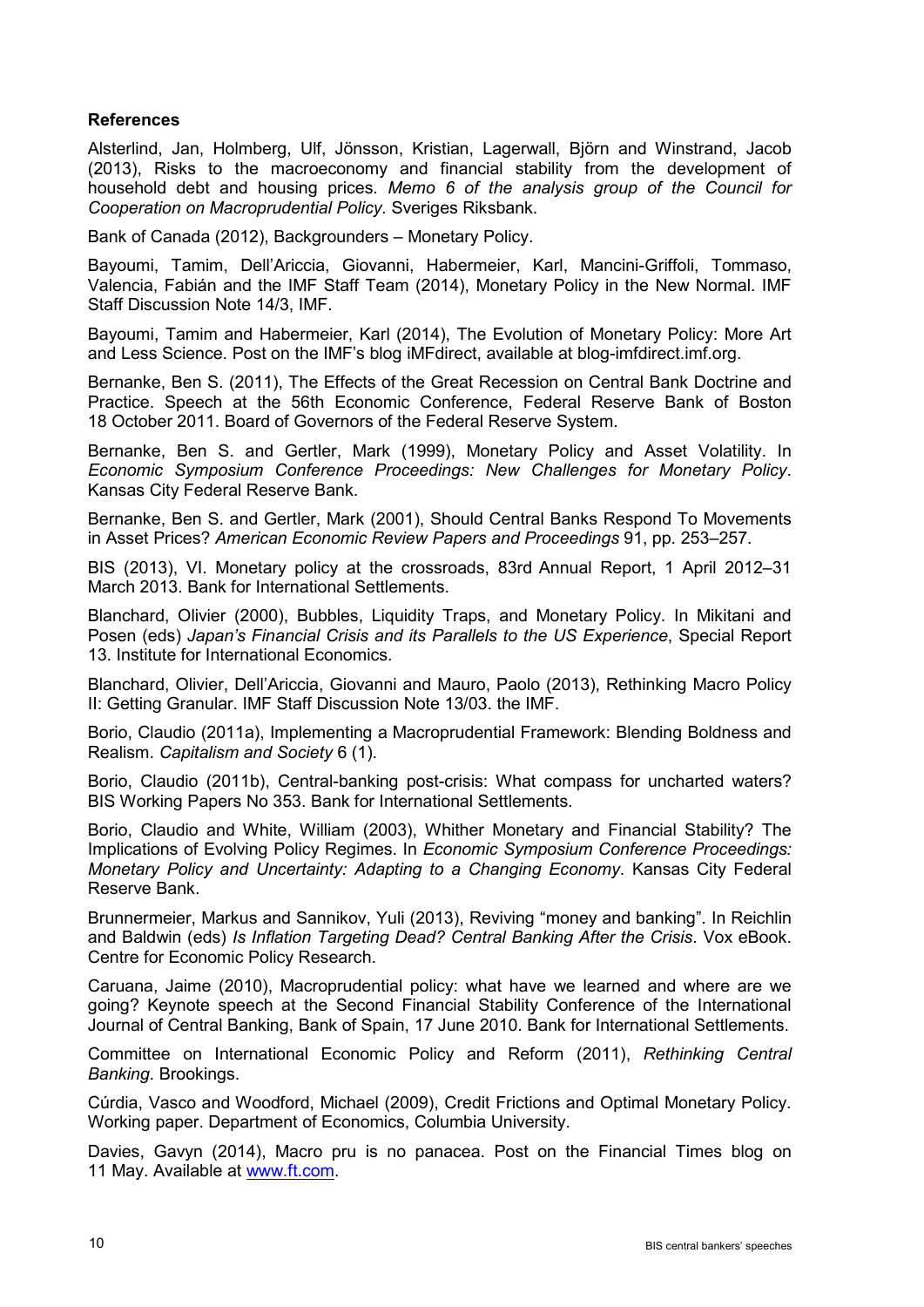ECB (2010), Asset price bubbles and monetary policy revisited. Article in *ECB Monthly Bulletin* November 2010.

Goodhart, Charles (2013), Lessons for Monetary Policy from the Euro-Area Crisis. *Journal of Macroeconomics* 39, pp. 378–382.

Greenspan, Alan (2002), Opening Remarks. In *Economic Symposium Conference Proceedings: Rethinking Stabilization Policy*. Kansas City Federal Reserve Bank.

HM Treasury (2014), Monetary policy remit: 2014. Letter from the Chancellor of the Exchequer to the Governor of the Bank of England.

Hoenig, Thomas M. (2010), What About Zero? Speech at Santa Fe, New Mexico April 7. Federal Reserve Bank of Kansas City.

IMF (2013), The Interaction of Monetary and Macroprudential Policies. IMF Policy Paper.

Issing, Otmar (2009), Asset Prices and Monetary Policy. *Cato Journal* 29 (1), pp. 45–51.

Jansson, Per (2013), How do we stop the trend in household debt? Work on several fronts. Speech at SvD Bank Summit, Stockholm, 12 March, Sveriges Riksbank.

King, Mervyn (2012), Twenty years of inflation targeting. The Stamp Memorial Lecture, London School of Economics 9 October 2012, Bank of England.

Kocherlakota, Narayana (2013), Low Real Interest Rates. Speech at the 22nd Annual Hyman P. Minsky Conference April 18 2013, Federal Reserve Bank of Minneapolis.

Kocherlakota, Narayana (2014), Monetary Policy and Financial Stability. Presentation at the 2014 International Research Forum on Monetary Policy March 21 2014. Federal Reserve Bank of Minneapolis.

Lagarde, Christine (2014), Navigating Monetary Policy in the New Normal. Speech at the ECB Forum on Central Banking 25 May 2014. IMF.

Mishkin, Frederic S. (2011), Monetary Policy Strategy: Lessons From the Crisis. In Jarocinski, Smets and Thimann (eds) *Approaches to Monetary Policy Revisited – Lessons from the Crisis*. Sixth ECB Central Banking Conference 18–19 November 2010. ECB.

Norges Bank (2012), Monetary Policy Report 2012/1.

OECD (2010), Counter-cyclical economic policy. OECD Economics Department Policy Notes, No. 1, May 2010. OECD.

Reichlin, Lucrezia and Baldwin, Richard, (eds), (2013), *Is Inflation Targeting Dead? Central Banking After the Crisis*. Vox eBook, Centre for Economic Policy Research.

Reserve Bank of New Zealand (2012), News release announcing 2012 Policy Targets Agreement, 20 September.

Smets, Frank (2013), Financial Stability and Monetary Policy: How Closely interlinked? *Economic Review* 2013:3. Jubilee issue. Sveriges Riksbank.

Stark, Jürgen (2010), In search of a robust monetary policy framework. Keynote speech at the 6th ECB Central Banking Conference "Approaches to monetary policy revisited – lessons from the crisis", 19 November 2010. ECB.

Stein, Jeremy C. (2013), Overheating in Credit Markets: Origins, Measurement and Policy Responses. Speech at the research symposium Restoring Household Financial Stability after the Great Recession: Why Household Balance Sheets Matter. Federal Reserve Bank of St. Louis.

Stein, Jeremy C. (2014), Incorporating Financial Stability Considerations into a Monetary Policy Framework. Speech at the International Research Forum on Monetary Policy, 21 March 2014. Board of Governors of the Federal Reserve System.